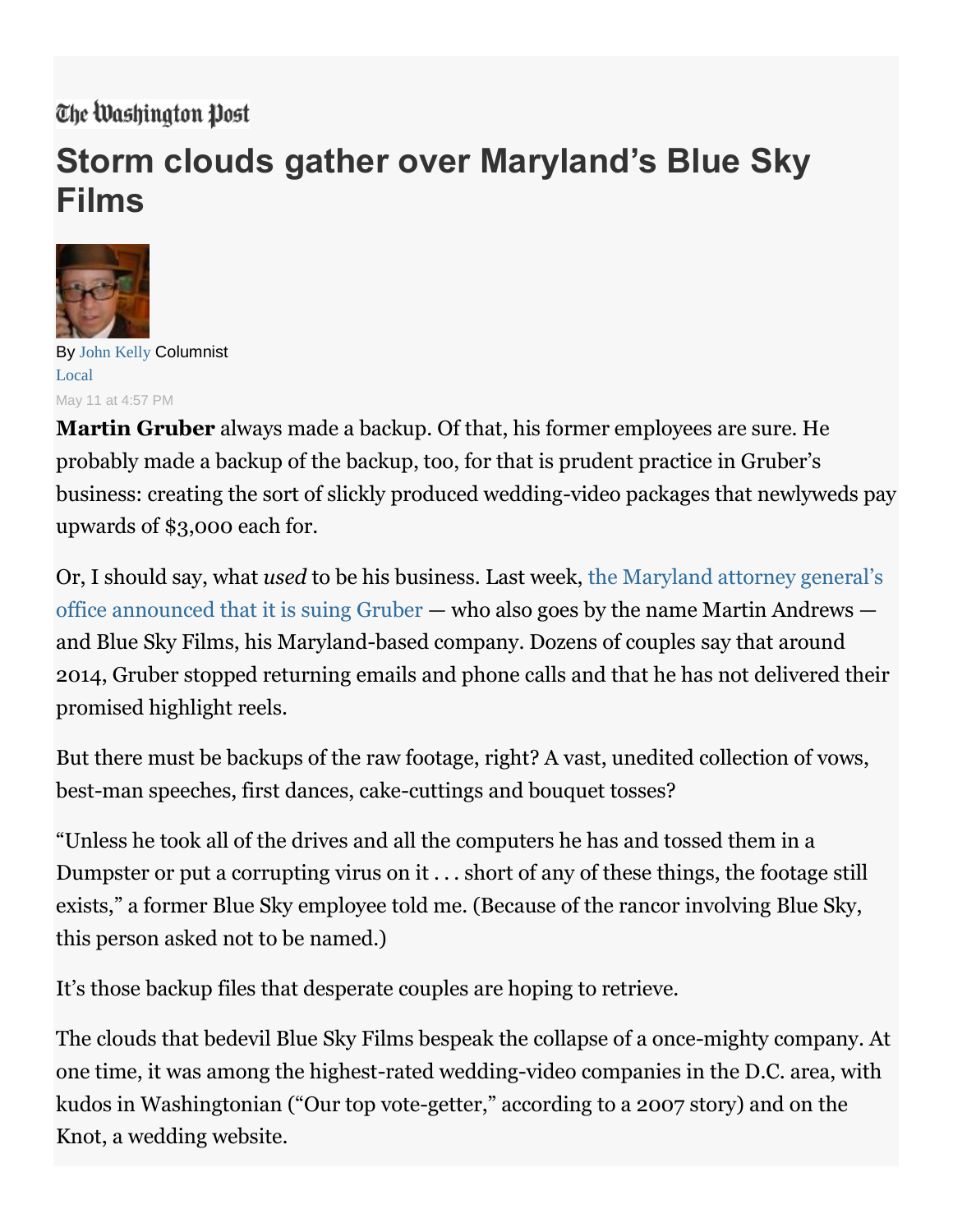Gruber employed about 15 people, who worked out of a well-equipped, high-tech space in downtown Silver Spring. It was demanding work. Weddings can be high-stress events for all concerned, including videographers, who strive to unobtrusively capture every important shot. They can't ask for a do-over.

Former Blue Sky employees described an annual crush of shooting from April to November, then nonstop editing in the winter to try to deliver the finished product. It sounds like sweatshop drudgery.

But it was drudgery clients paid top dollar for. The Montgomery County Office of Consumer Protection said it has received 40 complaints from people who say they paid Blue Sky between \$2,000 and \$14,000 for work that was never delivered.

**Eric Friedman**, director of the county's consumer protection office, said his staff managed to finagle some raw wedding footage out of a Gruber family member who worked for Blue Sky. That's how **Mark Labus** of Darnestown, Md., was able to get unedited shots of daughter **Lindsey**'s wedding.

"We looked at our film," Mark said. "The quality's good. We should be able to get it in the hands of some professional editor."

That will mean shelling out more money, but at least they'll have a record of the wedding. Since then, however, the flow of raw footage has stopped, Friedman said. Does it remain out there somewhere, on hard drives, servers and videotapes?

For some Blue Sky clients wedding videos are the last record they have of loved ones who have since died. Or the videos are the only way they could show a relative who was unable to attend what the celebration was like.

I tried to get in touch with Gruber, but Blue Sky's phone has been disconnected. Messages left with family members were not returned.

**Michael Regina** of Fairfax City, Va., paid Blue Sky \$4,800 to record his June 2015 wedding to his bride, **Audra**. He told me the outcome he'd like to see.

"I don't know if a judge can say, 'Martin, you have the video. . . . You have to sit in a prison cell and edit it until it's all done,' " Regina said. "That's what it comes down to. We want to see him produce the videos."